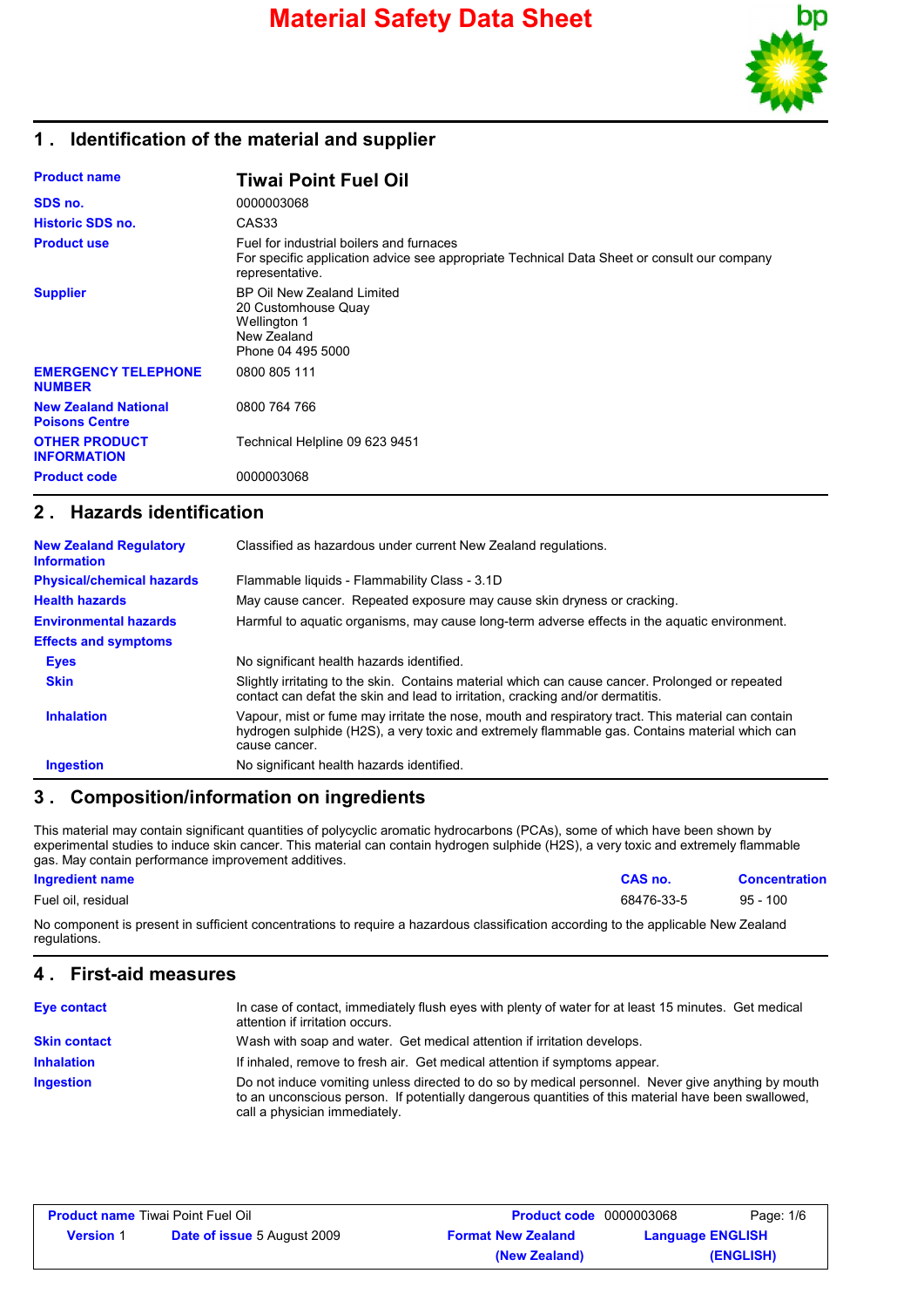Advice to doctor **Treatment should in general be symptomatic and directed to relieving any effects.** 

EXPOSURE TO HYDROGEN SULPHIDE:

Casualties suffering ill effects as a result of exposure to hydrogen sulphide should be immediately removed to fresh air and medical assistance obtained without delay.

Note: High Pressure Applications

Injections through the skin resulting from contact with the product at high pressure constitute a major medical emergency. Injuries may not appear serious at first but within a few hours tissue becomes swollen, discoloured and extremely painful with extensive subcutaneous necrosis. Surgical exploration should be undertaken without delay. Thorough and extensive debridement of the wound and underlying tissue is necessary to minimise tissue loss and prevent or limit permanent damage. Note that high pressure may force the product considerable distances along tissue planes.

# **5 . Fire-fighting measures**

| <b>Extinguishing media</b>                 |                                                                                                                                                                                                                                                                                              |
|--------------------------------------------|----------------------------------------------------------------------------------------------------------------------------------------------------------------------------------------------------------------------------------------------------------------------------------------------|
| <b>Suitable</b>                            | Use foam or all-purpose dry chemical to extinguish. This material is harmful to aquatic organisms.<br>Fire water contaminated with this material must be contained and prevented from being discharged to<br>any waterway, sewer or drain.                                                   |
| <b>Not suitable</b>                        | Do not use water jet. Under no circumstances should water be allowed to contact hot product because<br>of the danger of boil-over.                                                                                                                                                           |
| <b>Hazardous decomposition</b><br>products | Decomposition products may include the following materials:<br>carbon dioxide<br>carbon monoxide<br>sulfur oxides<br>Hydrogen Sulphide (H2S)                                                                                                                                                 |
| <b>Unusual fire/explosion</b><br>hazards   | Avoid spraying directly into storage containers because of the danger of boil-over. Boil-over is the<br>rapid increase in volume caused by the presence of water in hot product and the subsequent overflow<br>from a tank.                                                                  |
|                                            | Vapours may form explosive mixtures with air. Vapours are heavier than air and may spread along<br>floors. Vapours may accumulate in low or confined areas or travel a considerable distance to a source<br>of ignition and flash back. Runoff to sewer may create fire or explosion hazard. |
| <b>Special fire-fighting</b><br>procedures | None identified.                                                                                                                                                                                                                                                                             |
| <b>Protection of fire-fighters</b>         | Fire-fighters should wear positive pressure self-contained breathing apparatus (SCBA) and full turnout<br>gear.                                                                                                                                                                              |
| <b>Hazchem code</b>                        | 3[Z]                                                                                                                                                                                                                                                                                         |

### **6 . Accidental release measures**

| <b>Personal precautions</b>      | No action shall be taken involving any personal risk or without suitable training. Evacuate surrounding<br>areas. Keep unnecessary and unprotected personnel from entering. Do not touch or walk through<br>spilt material. Shut off all ignition sources. No flares, smoking or flames in hazard area. Do not<br>breathe vapour or mist. Provide adequate ventilation. Wear appropriate respirator when ventilation is<br>inadequate. Put on appropriate personal protective equipment (see section 8).                                                                                                                                                                                                                                                                                           |
|----------------------------------|----------------------------------------------------------------------------------------------------------------------------------------------------------------------------------------------------------------------------------------------------------------------------------------------------------------------------------------------------------------------------------------------------------------------------------------------------------------------------------------------------------------------------------------------------------------------------------------------------------------------------------------------------------------------------------------------------------------------------------------------------------------------------------------------------|
| <b>Environmental precautions</b> | Avoid dispersal of spilt material and runoff and contact with soil, waterways, drains and sewers. Inform<br>the relevant authorities if the product has caused environmental pollution (sewers, waterways, soil or<br>air). Water polluting material.                                                                                                                                                                                                                                                                                                                                                                                                                                                                                                                                              |
| Large spill                      | Stop leak if without risk. Eliminate all ignition sources. Move containers from spill area. Approach the<br>release from upwind. Prevent entry into sewers, water courses, basements or confined areas. Wash<br>spillages into an effluent treatment plant or proceed as follows. Contain and collect spillage with non-<br>combustible, absorbent material e.g. sand, earth, vermiculite or diatomaceous earth and place in<br>container for disposal according to local regulations (see section 13). Use spark-proof tools and<br>explosion-proof equipment. Dispose of via a licensed waste disposal contractor. Contaminated<br>absorbent material may pose the same hazard as the spilt product. Note: see section 1 for emergency<br>contact information and section 13 for waste disposal. |
| <b>Small spill</b>               | Stop leak if without risk. Eliminate all ignition sources. Move containers from spill area. Dilute with<br>water and mop up if water-soluble or absorb with an inert dry material and place in an appropriate<br>waste disposal container. Use spark-proof tools and explosion-proof equipment. Dispose of via a<br>licensed waste disposal contractor.                                                                                                                                                                                                                                                                                                                                                                                                                                            |

### **7 . Handling and storage**

**Handling**

Avoid contact with skin and clothing. Avoid prolonged or repeated contact with skin. Avoid breathing vapours, spray or mists. Avoid contact of spilt material and runoff with soil and surface waterways. Wash thoroughly after handling.

Regular periodic self inspection of the skin is recommended, especially those areas subject to contamination. In the event of any localised changes in appearance or texture of the skin being noticed, medical advice should be sought without delay.

| <b>Product name Tiwai Point Fuel Oil</b> |                                    | <b>Product code</b> 0000003068 |                         | Page: 2/6 |
|------------------------------------------|------------------------------------|--------------------------------|-------------------------|-----------|
| <b>Version 1</b>                         | <b>Date of issue</b> 5 August 2009 | <b>Format New Zealand</b>      | <b>Language ENGLISH</b> |           |
|                                          |                                    | (New Zealand)                  |                         | (ENGLISH) |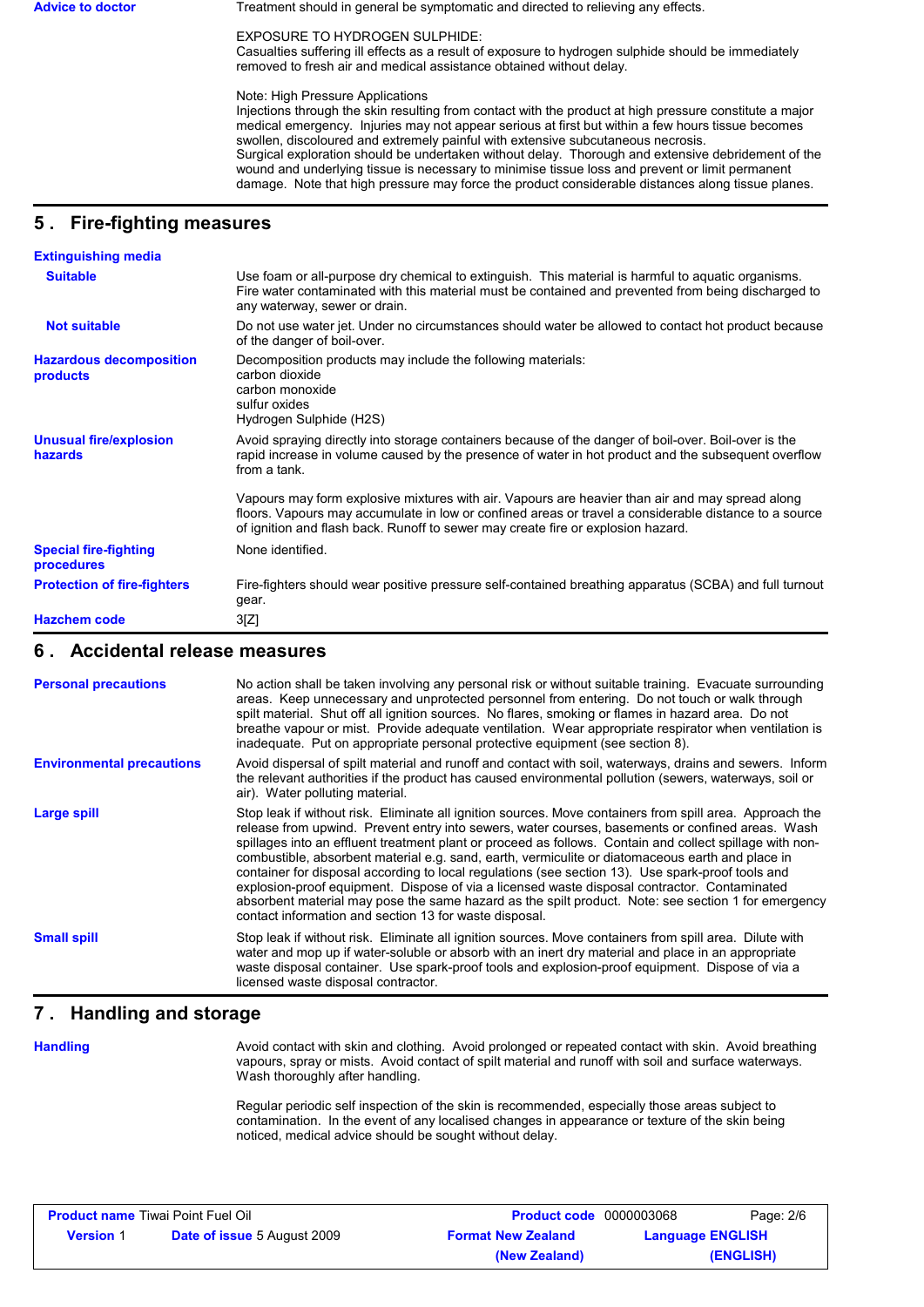**Storage** Keep container tightly closed. Keep container in a cool, well-ventilated area.

Light hydrocarbon vapours can build up in the headspace of tanks. These can cause flammability/explosion hazards even at temperatures below the normal flash point (note: flash point must not be regarded as a reliable indicator of the potential flammability of vapour in tank headspaces). Tank headspaces should always be regarded as potentially flammable and care should be taken to avoid static electrical discharge and all ignition sources during filling, ullaging and sampling from storage tanks.

Sulphur compounds in this material may decompose when heated to release hydrogen sulphide gas which may accumulate to potentially lethal concentrations in enclosed air spaces. Vapor concentrations of hydrogen sulphide above 50 ppm, or prolonged exposure at lower concentrations, may saturate human odor perceptions so that the smell of gas may not be apparent. Exposure to concentrations of hydrogen sulphide vapor above 500 ppm may cause rapid death. Do not rely on the sense of smell to detect hydrogen sulphide. Vapors containing hydrogen sulfide may accumulate during storage or transport and may also be vented during filling of tanks. Hydrogen sulfide has a typical "bad egg" smell but at high concentrations the sense of smell is rapidly lost, therefore do not rely on sense of smell for detecting hydrogen sulfide. Use specially designed measuring instruments for determining its concentration.

### **8 . Exposure controls/personal protection**

| <b>Ingredient name</b> | <b>Occupational exposure limits</b>                                                                                         |
|------------------------|-----------------------------------------------------------------------------------------------------------------------------|
| Fuel oil, residual     | <b>ACGIH TLV (United States).</b>                                                                                           |
|                        | TWA: 0.2 mg/m <sup>3</sup> , (Benzene-soluble)                                                                              |
| Hydrogen Sulphide      | NZ OSH (NZ).                                                                                                                |
|                        | WES-STEL: 21 mg/m <sup>3</sup> 15 minute(s). Issued/Revised: 1/1994                                                         |
|                        | WES-STEL: 15 ppm 15 minute(s). Issued/Revised: 1/1994                                                                       |
|                        | WES-TWA: 14 mg/m <sup>3</sup> 8 hour(s). Issued/Revised: 1/1994                                                             |
|                        | WES-TWA: 10 ppm 8 hour(s). Issued/Revised: 1/1994                                                                           |
|                        | For information and quidance, the ACGIH values are included. For further information on these please consult your supplier. |

Whilst specific OELs for certain components may be shown in this section, other components may be present in any mist, vapour or dust produced. Therefore, the specific OELs may not be applicable to the product as a whole and are provided for guidance only. **Exposure controls**

| <b>Occupational exposure</b><br><b>controls</b> | Provide exhaust ventilation or other engineering controls to keep the airborne concentrations of<br>vapours below their respective occupational exposure limits.                                                                                                                                                                                                                                                                                                                                                                                                                                                                                       |
|-------------------------------------------------|--------------------------------------------------------------------------------------------------------------------------------------------------------------------------------------------------------------------------------------------------------------------------------------------------------------------------------------------------------------------------------------------------------------------------------------------------------------------------------------------------------------------------------------------------------------------------------------------------------------------------------------------------------|
| <b>Hygiene measures</b>                         | Wash hands, forearms and face thoroughly after handling chemical products, before eating, smoking<br>and using the lavatory and at the end of the working period.                                                                                                                                                                                                                                                                                                                                                                                                                                                                                      |
| <b>Personal protective equipment</b>            |                                                                                                                                                                                                                                                                                                                                                                                                                                                                                                                                                                                                                                                        |
| <b>Respiratory protection</b>                   | Use only with adequate ventilation. Do not breathe vapour or mist. Approved air-supplied breathing<br>apparatus must be worn where there is a risk of inhaling hydrogen sulphide gas. Personal gas<br>monitors may also provide early warning of hydrogen sulphide.                                                                                                                                                                                                                                                                                                                                                                                    |
| <b>Skin and body</b>                            | Avoid contact with skin. Wear clothing and footwear that cannot be penetrated by chemicals or oil.                                                                                                                                                                                                                                                                                                                                                                                                                                                                                                                                                     |
|                                                 | Cotton or polyester/cotton overalls will only provide protection against light superficial contamination<br>that will not soak through to the skin. Overalls should be laundered on a regular basis. When the risk<br>of skin exposure is high (e.g. when cleaning up spillages or if there is a risk of splashing) then<br>chemical resistant aprons and/or impervious chemical suits and boots will be required.<br>Work clothing / overalls should be laundered on a regular basis. Laundering of contaminated work                                                                                                                                 |
|                                                 | clothing should only be done by professional cleaners who have been told about the hazards of the<br>contamination. Always keep contaminated work clothing away from uncontaminated work clothing and<br>uncontaminated personal clothes.                                                                                                                                                                                                                                                                                                                                                                                                              |
| <b>Hand protection</b>                          | Wear gloves that cannot be penetrated by chemicals or oil.                                                                                                                                                                                                                                                                                                                                                                                                                                                                                                                                                                                             |
|                                                 | The correct choice of protective gloves depends upon the chemicals being handled, the conditions of<br>work and use, and the condition of the gloves (even the best chemically resistant glove will break<br>down after repeated chemical exposures). Most gloves provide only a short time of protection before<br>they must be discarded and replaced. Because specific work environments and material handling<br>practices vary, safety procedures should be developed for each intended application. Gloves should<br>therefore be chosen in consultation with the supplier/manufacturer and with a full assessment of the<br>working conditions. |
| <b>Eve protection</b>                           | Safety glasses with side shields.                                                                                                                                                                                                                                                                                                                                                                                                                                                                                                                                                                                                                      |

| <b>Product name Tiwai Point Fuel Oil</b> |                                    | <b>Product code</b> 0000003068 | Page: 3/6               |
|------------------------------------------|------------------------------------|--------------------------------|-------------------------|
| <b>Version 1</b>                         | <b>Date of issue 5 August 2009</b> | <b>Format New Zealand</b>      | <b>Language ENGLISH</b> |
|                                          |                                    | (New Zealand)                  | (ENGLISH)               |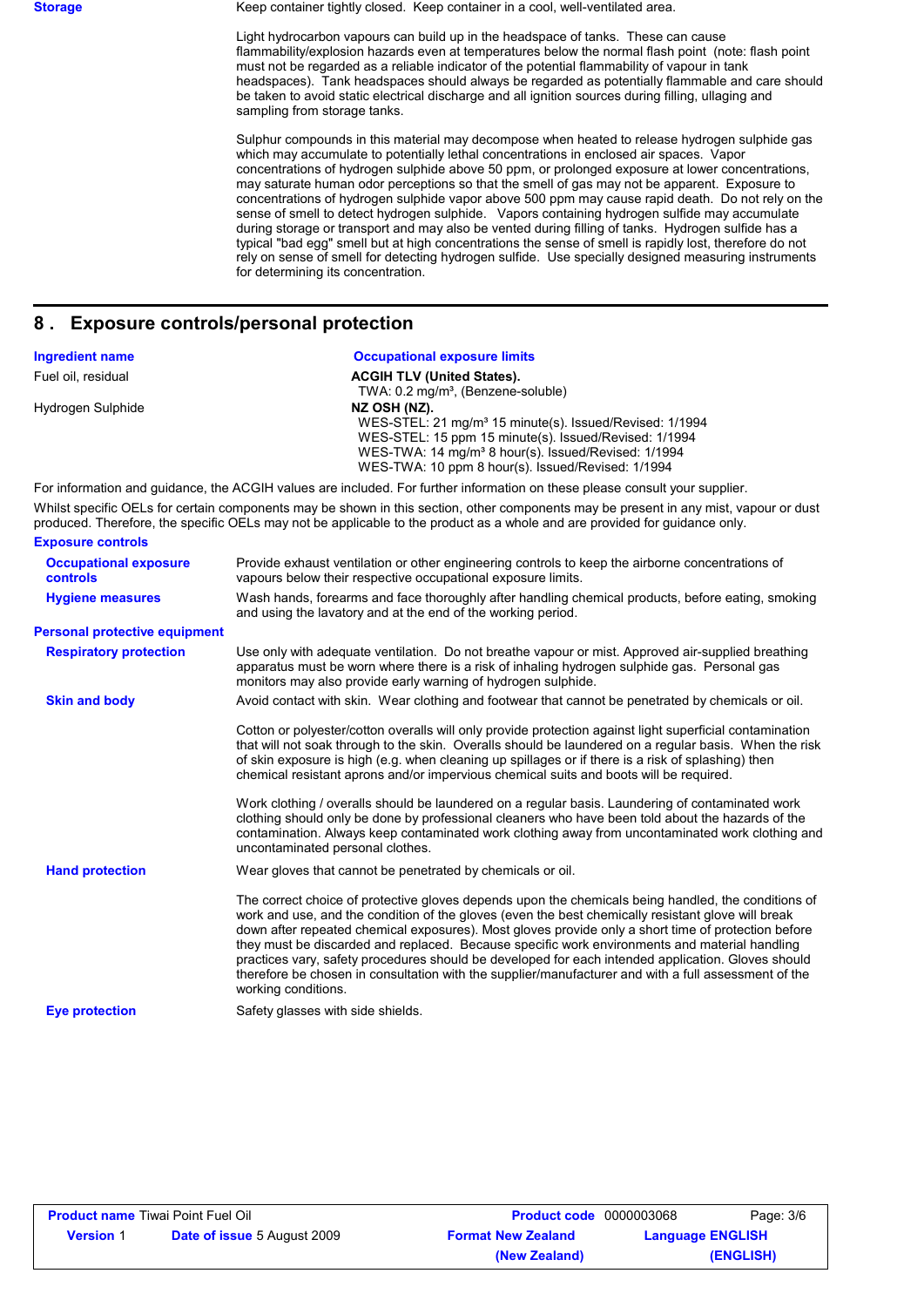# **9 . Physical and chemical properties**

| <b>Physical state</b>                       | Oily liquid.                                                                                                              |
|---------------------------------------------|---------------------------------------------------------------------------------------------------------------------------|
| <b>Colour</b>                               | Black. Opaque                                                                                                             |
| <b>Odour</b>                                | Diesel fuel, Kerosine                                                                                                     |
| <b>Flash point</b>                          | >61 °C (Closed cup) Pensky-Martens.                                                                                       |
| <b>Explosive properties</b>                 | Explosive in the presence of the following materials or conditions: open flames, sparks and static<br>discharge and heat. |
| <b>Explosion limits</b>                     | Lower: 0.7%<br>Upper: 5%                                                                                                  |
| <b>Volatility</b>                           | 36% (w/w)                                                                                                                 |
| <b>Viscosity</b>                            | Dynamic: $0.2$ Pa $\cdot$ s (200 cP) at 40 $\rm ^{\circ}C$                                                                |
| <b>Pour point</b>                           | $\leq 10$ °C                                                                                                              |
| <b>Relative density/Specific</b><br>gravity | $<$ 1                                                                                                                     |
| <b>Density</b>                              | 950 kg/m <sup>3</sup> (0.95 g/cm <sup>3</sup> )                                                                           |
| <b>Solubility</b>                           | Very slightly soluble in water                                                                                            |
| <b>Remarks</b>                              | May Contain <= 3% Sulphur                                                                                                 |

# **10 . Stability and reactivity**

| <b>Stability</b>                                                                | The product is stable.                                                                                                                       |
|---------------------------------------------------------------------------------|----------------------------------------------------------------------------------------------------------------------------------------------|
| <b>Conditions to avoid</b>                                                      | Avoid extreme temperatures, strong oxidizers, fire.                                                                                          |
| <b>Incompatibility with various</b><br>substances/Hazardous<br><b>Reactions</b> | Reactive or incompatible with the following materials: oxidizing materials.                                                                  |
| <b>Hazardous decomposition</b><br>products                                      | Decomposition products may include the following materials:<br>carbon dioxide<br>carbon monoxide<br>sulfur oxides<br>Hydrogen Sulphide (H2S) |

# **11 . Toxicological information**

| <b>Chronic toxicity</b>     |                                                                                                                                                                                                                                                                                                                                                                                                                                                                                                                                                                                                                                                                                                                                                                                                                                                                                                                                                                                                                                                                                                                                                                                                                                                                                                        |
|-----------------------------|--------------------------------------------------------------------------------------------------------------------------------------------------------------------------------------------------------------------------------------------------------------------------------------------------------------------------------------------------------------------------------------------------------------------------------------------------------------------------------------------------------------------------------------------------------------------------------------------------------------------------------------------------------------------------------------------------------------------------------------------------------------------------------------------------------------------------------------------------------------------------------------------------------------------------------------------------------------------------------------------------------------------------------------------------------------------------------------------------------------------------------------------------------------------------------------------------------------------------------------------------------------------------------------------------------|
| Other chronic toxicity data | As with all such products containing potentially harmful levels of PCAs, prolonged or repeated skin<br>contact may eventually result in dermatitis or more serious irreversible skin disorders including cancer.                                                                                                                                                                                                                                                                                                                                                                                                                                                                                                                                                                                                                                                                                                                                                                                                                                                                                                                                                                                                                                                                                       |
|                             | Vapour, mists or fumes may contain polycyclic aromatic hydrocarbons some of which are known to<br>produce skin cancer. The inhalation of vapour, mists or fumes over long periods may therefore be<br>hazardous.                                                                                                                                                                                                                                                                                                                                                                                                                                                                                                                                                                                                                                                                                                                                                                                                                                                                                                                                                                                                                                                                                       |
| <b>Carcinogenic effects</b> | SUSPECT CANCER HAZARD - CONTAINS MATERIAL WHICH MAY CAUSE CANCER.<br>Risk of cancer depends on duration and level of exposure.<br>Classified 2B (Possible for humans.) by IARC: [Fuel oil, residual]                                                                                                                                                                                                                                                                                                                                                                                                                                                                                                                                                                                                                                                                                                                                                                                                                                                                                                                                                                                                                                                                                                   |
| <b>Mutagenic effects</b>    | No known significant effects or critical hazards.                                                                                                                                                                                                                                                                                                                                                                                                                                                                                                                                                                                                                                                                                                                                                                                                                                                                                                                                                                                                                                                                                                                                                                                                                                                      |
| <b>Other information</b>    | This material may contain significant quantities of polycyclic aromatic hydrocarbons (PCAs), some of<br>which have been shown by experimental studies to induce skin cancer. May be harmful if absorbed<br>through the skin. Avoid skin contact. As with all such products containing potentially harmful levels of<br>PCAs, prolonged or repeated skin contact may eventually result in dermatitis or more serious<br>irreversible skin disorders including cancer. Regular periodic self inspection of the skin is<br>recommended, especially those areas subject to contamination. In the event of any localised changes<br>in appearance or texture of the skin being noticed, medical advice should be sought without delay.                                                                                                                                                                                                                                                                                                                                                                                                                                                                                                                                                                      |
|                             | Hydrogen sulphide (H2S) gas may accumulate in storage tanks of bulk transport compartments<br>containing this material. Contact with eyes causes painful conjunctivitis, sensitivity to light, tearing and<br>clouding of vision. Inhalation of low concentrations causes a runny nose with a loss of sense of smell,<br>labored breathing and shortness of breath. Direct contact with skin causes pain and redness. Other<br>symptoms of exposure include profuse salivation, nausea, vomiting, diarrhea, giddiness, headache,<br>dizziness, confusion, rapid breathing, rapid heart rate, sweating, weakness, sudden collapse,<br>unconsciousness and death due to respiratory paralysis. Cardiac neurological effects have also been<br>reported. Prolonged breathing (greater than one hour) of concentrations of H2S around 50 ppm can<br>produce eye and respiratory tract irritation. Levels of 250 to 600 ppm will result in fluid in the lungs,<br>and concentrations around 1,000 ppm will cause unconsciousness and death in a short period of time.<br>Since the sense of smell rapidly becomes insensitive to this toxic, colourless gas, odour cannot be<br>relied upon as an indicator of concentrations of the gas. Always exercise caution when working<br>around closed containers. |

| <b>Product name</b> Tiwai Point Fuel Oil |                                    | <b>Product code</b> 0000003068 |                         | Page: 4/6 |
|------------------------------------------|------------------------------------|--------------------------------|-------------------------|-----------|
| <b>Version 1</b>                         | <b>Date of issue 5 August 2009</b> | <b>Format New Zealand</b>      | <b>Language ENGLISH</b> |           |
|                                          |                                    | (New Zealand)                  |                         | (ENGLISH) |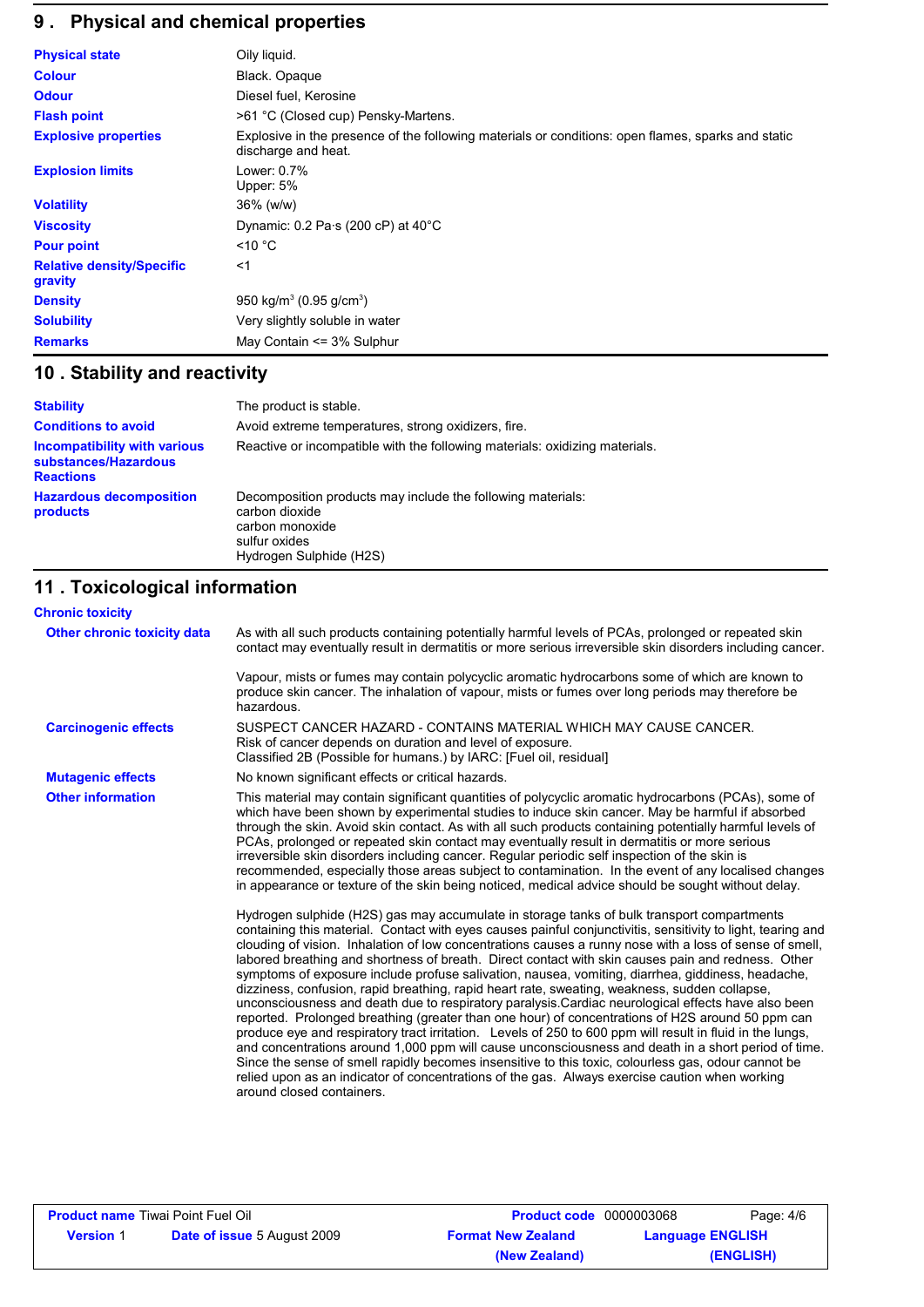### **12 . Ecological information**

| <b>Biodegradability</b>             |                                                                                               |
|-------------------------------------|-----------------------------------------------------------------------------------------------|
| Persistence/degradability           | The biodegradability of this material has not been determined.                                |
| <b>Bioaccumulative potential</b>    | This product is not expected to bioaccumulate through food chains in the environment.         |
| <b>Other ecological information</b> | Harmful to aquatic organisms, may cause long-term adverse effects in the aquatic environment. |

### **13 . Disposal considerations**

The generation of waste should be avoided or minimised wherever possible. Empty containers or liners may retain some product residues. This material and its container must be disposed of in a safe way. Dispose of surplus and non-recyclable products via a licensed waste disposal contractor. Disposal of this product, solutions and any by-products should at all times comply with the requirements of environmental protection and waste disposal legislation and any regional local authority requirements. Avoid dispersal of spilt material and runoff and contact with soil, waterways, drains and sewers. **Disposal considerations / Waste information**

If disposal is to be via incineration, this must use an approved process, e.g., combustion in a cement kiln.

### **14 . Transport information**

### **International transport regulations**

| <b>Regulatory</b><br>information          | UN number                | <b>Proper shipping name</b> | <b>Class</b> |     | PG* Label         | <b>Additional information</b> |
|-------------------------------------------|--------------------------|-----------------------------|--------------|-----|-------------------|-------------------------------|
| <b>IMDG</b><br><b>Classification</b>      | <b>UN 1202</b>           | <b>GAS OIL</b>              | J.           | III | $\bf{z}$          |                               |
| <b>IATA/ICAO</b><br><b>Classification</b> | <b>Not</b><br>regulated. |                             |              |     | <b>STATISTICS</b> |                               |
| NZ 45001<br><b>Classification</b>         | Not<br>regulated         |                             |              |     | <b>STATISTICS</b> |                               |

PG\* : Packing group

### **15 . Regulatory information**

**New Zealand Hazard Classification**

| Classified as hazardous under current New Zealand regulations. |                                                                                                                                                                                                                                                                                 |
|----------------------------------------------------------------|---------------------------------------------------------------------------------------------------------------------------------------------------------------------------------------------------------------------------------------------------------------------------------|
| <b>HSNO Approval Number</b>                                    | HSR001480                                                                                                                                                                                                                                                                       |
| <b>Name of the Group Standard</b>                              | Fuel Oil                                                                                                                                                                                                                                                                        |
| <b>Information on Conditions of</b><br>the Group Standard      | Flammable liquids - Flammability Class - 3.1D<br>Skin Irritant - Toxicity Class - 6.3B<br>Carcinogen - Toxicity Class - 6.7B<br>Ecotoxic in the Aquatic Environment - Ecotoxicity Class - 9.1C                                                                                  |
| <b>Risk and Safety Phrases</b>                                 |                                                                                                                                                                                                                                                                                 |
| <b>Risk phrases</b>                                            | R45- May cause cancer.<br>R66- Repeated exposure may cause skin dryness or cracking.<br>R52/53- Harmful to aquatic organisms, may cause long-term adverse effects in the aquatic<br>environment.                                                                                |
| <b>Safety phrases</b>                                          | S53- Avoid exposure - obtain special instructions before use.<br>S45- In case of accident or if you feel unwell, seek medical advice immediately (show the label where<br>possible).<br>S61- Avoid release to the environment. Refer to special instructions/safety data sheet. |
| <b>Other regulations</b>                                       |                                                                                                                                                                                                                                                                                 |
| <b>Europe inventory</b>                                        | All components are listed or exempted.                                                                                                                                                                                                                                          |
| <b>United States inventory</b><br>(TSCA 8b)                    | All components are listed or exempted.                                                                                                                                                                                                                                          |
| <b>Australia inventory (AICS)</b>                              | All components are listed or exempted.                                                                                                                                                                                                                                          |
| <b>Canada inventory</b>                                        | All components are listed or exempted.                                                                                                                                                                                                                                          |
| <b>China inventory (IECSC)</b>                                 | All components are listed or exempted.                                                                                                                                                                                                                                          |
| <b>Japan inventory (ENCS)</b>                                  | All components are listed or exempted.                                                                                                                                                                                                                                          |
| <b>Korea inventory (KECI)</b>                                  | Not determined.                                                                                                                                                                                                                                                                 |
| <b>Philippines inventory</b><br>(PICCS)                        | Not determined.                                                                                                                                                                                                                                                                 |

| <b>Product name Tiwai Point Fuel Oil</b> |                                    | <b>Product code</b> 0000003068 |                         | Page: 5/6 |
|------------------------------------------|------------------------------------|--------------------------------|-------------------------|-----------|
| <b>Version 1</b>                         | <b>Date of issue 5 August 2009</b> | <b>Format New Zealand</b>      | <b>Language ENGLISH</b> |           |
|                                          |                                    | (New Zealand)                  |                         | (ENGLISH) |